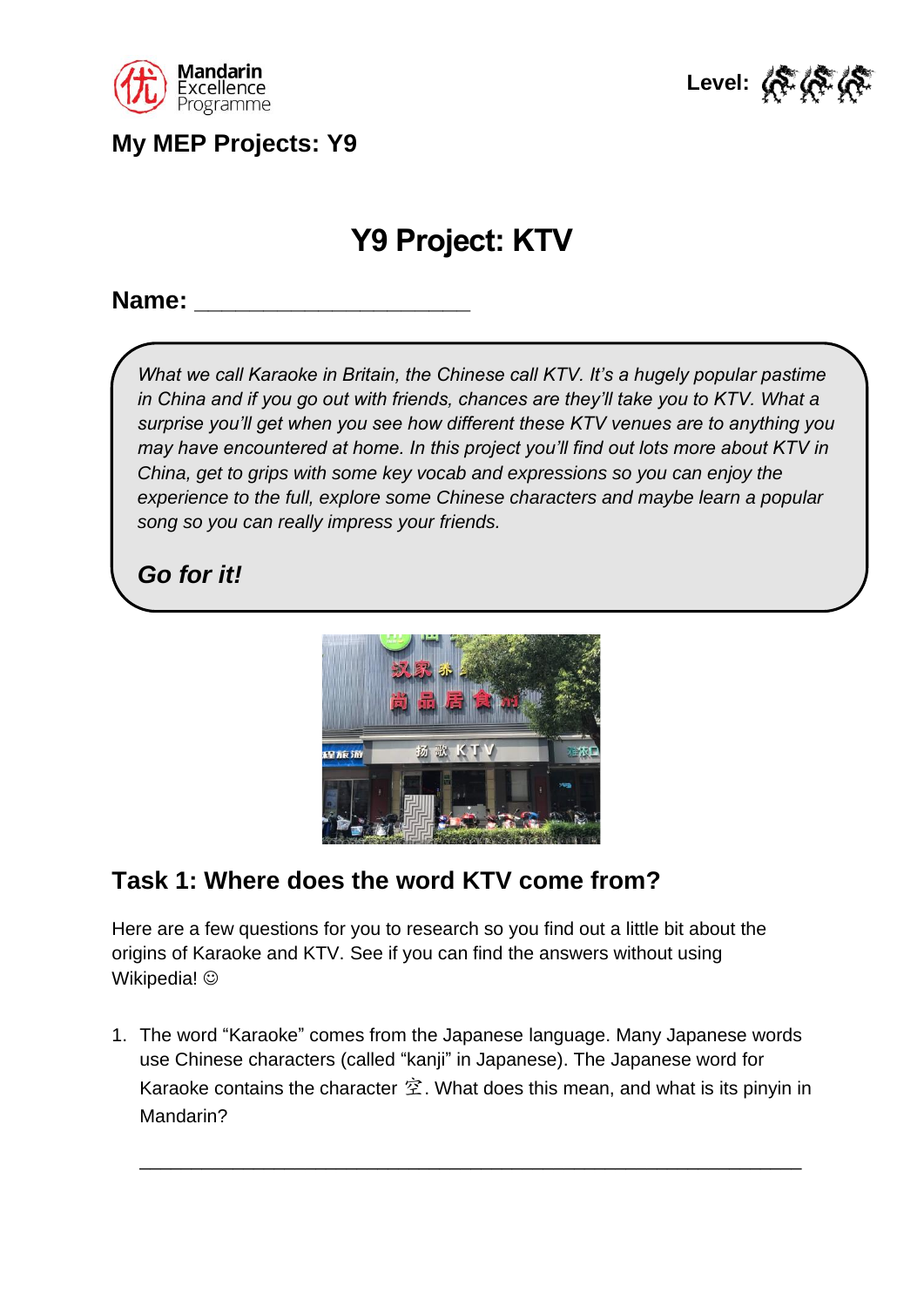2. What does KTV stand for?

3. Name two other places in Asia that use the term KTV for Karaoke.

\_\_\_\_\_\_\_\_\_\_\_\_\_\_\_\_\_\_\_\_\_\_\_\_\_\_\_\_\_\_\_\_\_\_\_\_\_\_\_\_\_\_\_\_\_\_\_\_\_\_\_\_\_\_\_\_\_\_\_\_\_\_\_\_

\_\_\_\_\_\_\_\_\_\_\_\_\_\_\_\_\_\_\_\_\_\_\_\_\_\_\_\_\_\_\_\_\_\_\_\_\_\_\_\_\_\_\_\_\_\_\_\_\_\_\_\_\_\_\_\_\_\_\_\_\_\_\_\_

**Task 1 complete**

#### **Task 2: Seven key expressions you'll need for KTV**

When you visit a KTV studio in China, you'll get allocated a room for your group to party in. There's a big screen, sofa seats, a table, a KTV machine and lots of microphones. On your way in, you'll pick up snacks and drinks in the KTV shop and the attendants will bring these to your room for you. Here are seven key expressions you should learn so you can join in the fun. Match the Chinese characters to the correct English and then fill in the correct pinyin. One has been done for you.



| 中文       | Write the pinyin in this column | English (draw an arrow to<br>the correct translation) |
|----------|---------------------------------|-------------------------------------------------------|
| 我们点一打汽水吧 | wǒmen diǎn yī dǎ qìshǔi ba \    | I've sung myself hoarse!                              |
| 我们点薯条吧   |                                 | Sing it again!                                        |
| 你要点什么歌?  |                                 | Let's order chips                                     |
| 再唱一遍     |                                 | You sound just like the<br>original!                  |
| 你唱得像原唱   |                                 | Please give me the mic                                |
| 请给我麦克风   |                                 | Let's order a dozen soft<br>drinks                    |
| 我声音都唱哑了  |                                 | What song do you want?                                |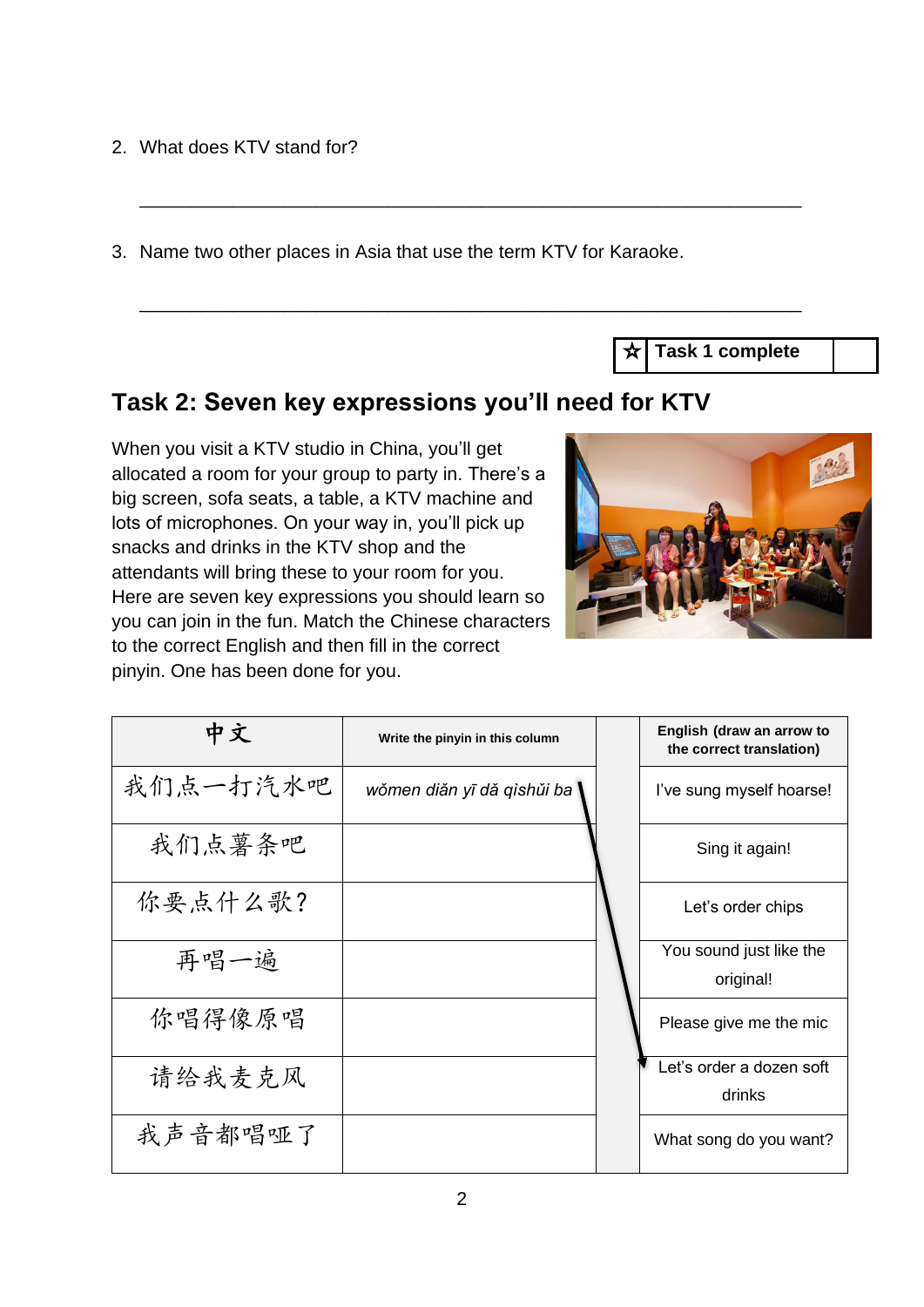

Remember that smart trick for language learners: learn useful phrases by heart that will trip easily off the tip of your tongue when you need them. Choose one of these KTV phrases, write it on a post-it and stick it somewhere you'll see it frequently, such as your phone or your bedroom wall. Keep it there for a week and say it (or even shout it) out loud every time you see it.

#### ╈∣ **Task 2 complete**

#### **Task 3: Students transform their dorm room**

Decorating a student dorm is a common way of brightening up college life. In this article from the website The Chairman's Bao, you'll read about how some KTV-loving students took this to the extreme. Click on the link below and take the following steps to ensure that you get the most out of this important learning resource.



Tick each step as you complete it on the table below. Remember, **repetition, repetition, repetition** is a key trick for successful language learners. You'll listen to the short audio five times (don't worry it's only fifty-four seconds long!) *but don't skimp on it*!

#### <http://bit.ly/TCBDorm>

Tick each step as you complete it:

| Tasks                                                                                                               |  |
|---------------------------------------------------------------------------------------------------------------------|--|
| Listen to the audio without looking at the text. Jot down in pinyin any words<br>you recognize in the scroll below. |  |
| Listen to the audio again while reading the text                                                                    |  |
| Listen to it again while reading the text                                                                           |  |
| Hover your mouse over the words you don't know, the website will give you<br>the translation                        |  |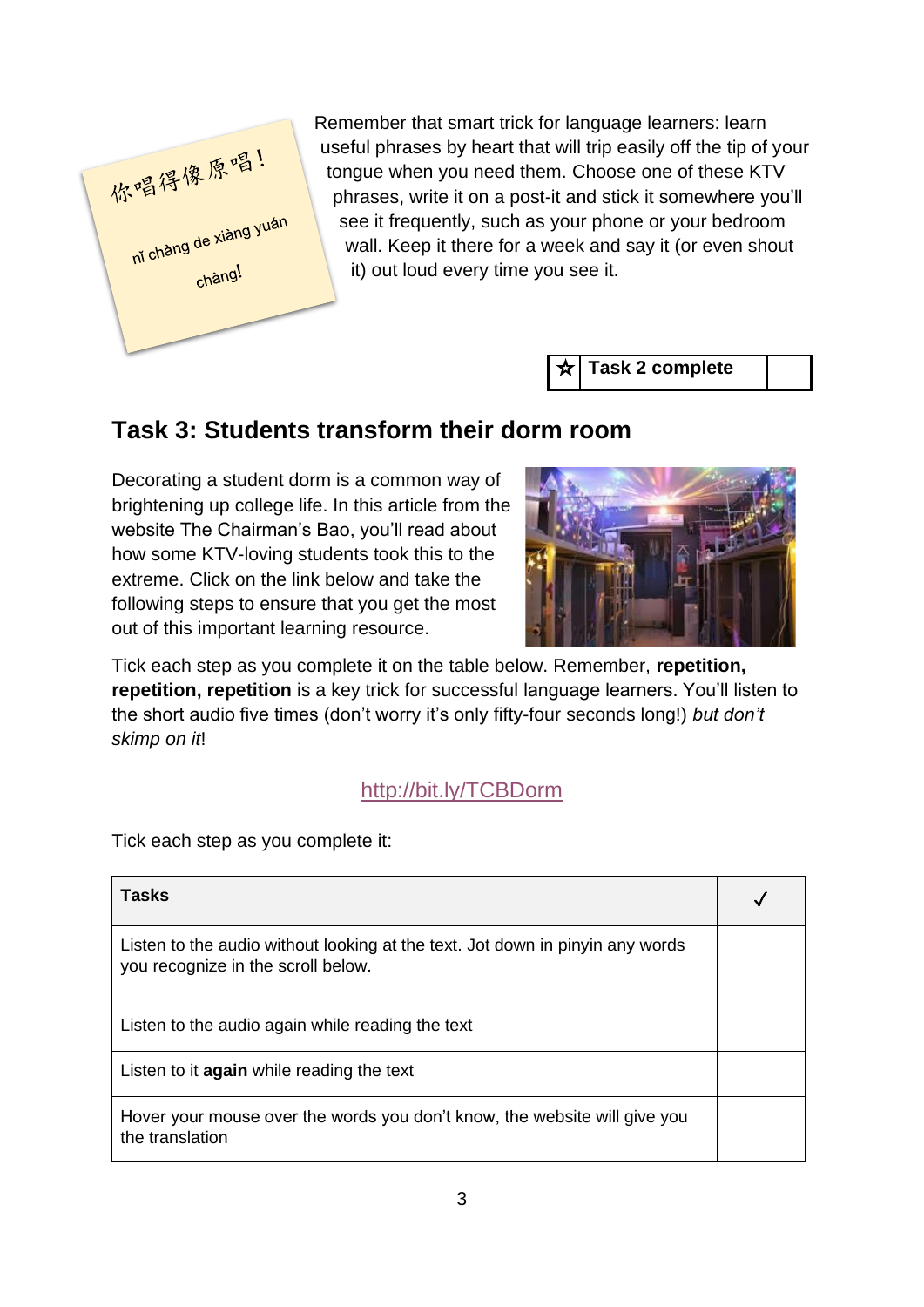| Listen to it again while reading the text                                                                                                                                                                                     |  |
|-------------------------------------------------------------------------------------------------------------------------------------------------------------------------------------------------------------------------------|--|
| Click on the small green scholar's hat at the top left hand corner of the<br>picture. This will take you to some matching and missing word exercises. Do<br>these exercises.                                                  |  |
| Choose five Chinese characters that are new to you in this article. Click on<br>each character. This will take you to the Stroke Order and Writing Tool. Use<br>this to check and practice stroke order for those characters. |  |
| Listen to the audio <b>one more time</b> without reading the text. Enjoy how much<br>better you understand it now!                                                                                                            |  |



**Task 3 complete**

# **Task 4: Don't get called a** 麦霸 **(màibà)!**

You might hear someone at KTV being called a  $\frac{1}{2}$  霸. What are they being accused of? Read the following blog post by 16-year-old 艾莉 (Àilì) to find out what a 麦霸 is. Answer the questions in English below.

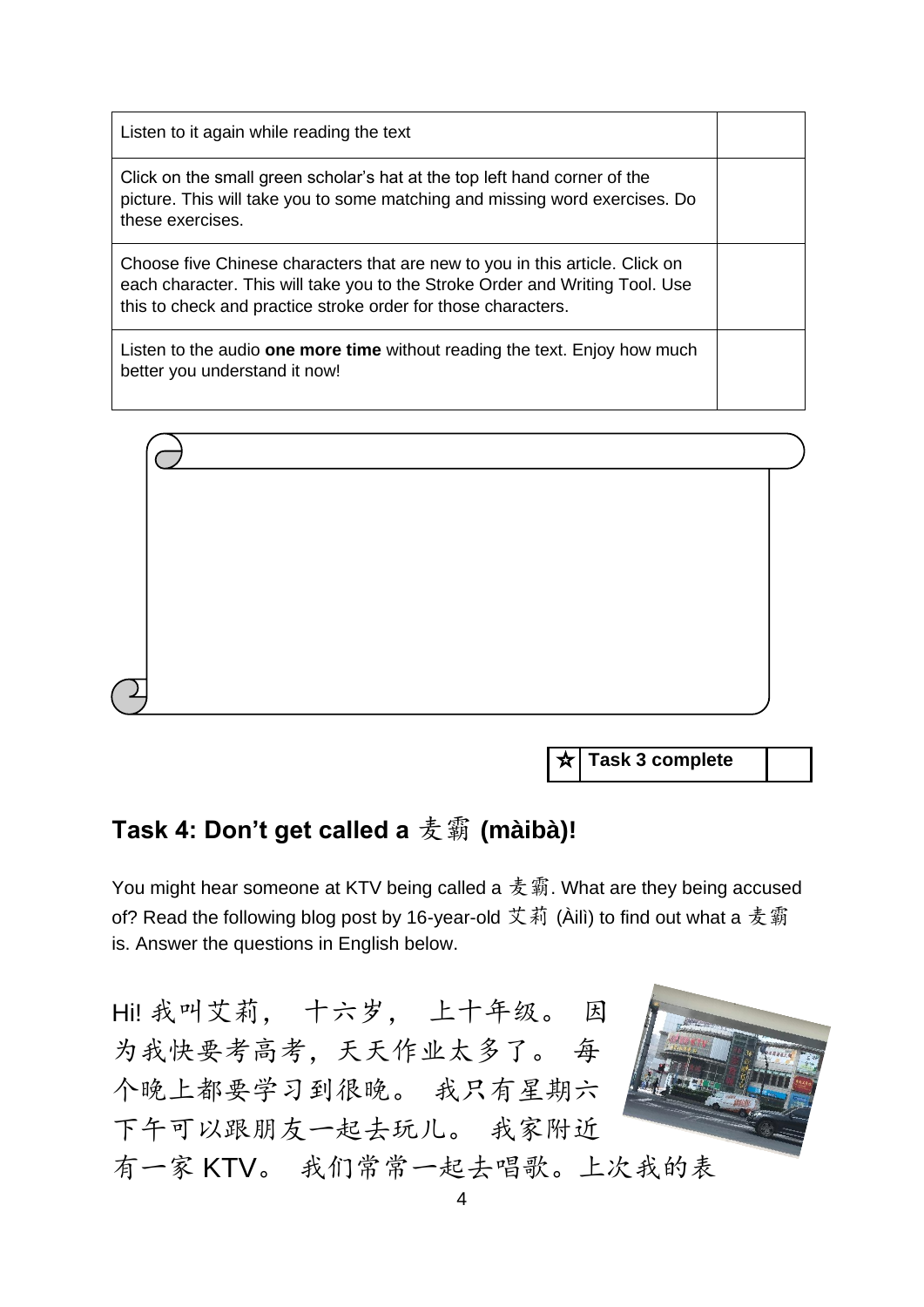哥也来了。他比我大两岁。 他真麻烦! 每次我选了一首 歌,他不让我唱,占着麦克, 他就一直唱。 我朋友选了 歌, 他也这样。我们都称他为 "麦霸"

| <b>Language Tips!</b> |          |                         |
|-----------------------|----------|-------------------------|
| 表哥                    | biăo gē  | "older male cousin"     |
| 占                     | zhàn     | "to take possession of" |
| 称…为 X                 | chēngwéi | "to call somebody X"    |

\_\_\_\_\_\_\_\_\_\_\_\_\_\_\_\_\_\_\_\_\_\_\_\_\_\_\_\_\_\_\_\_\_\_\_\_\_\_\_\_\_\_\_\_\_\_\_\_\_\_\_\_\_\_\_\_\_\_\_\_\_\_\_\_

\_\_\_\_\_\_\_\_\_\_\_\_\_\_\_\_\_\_\_\_\_\_\_\_\_\_\_\_\_\_\_\_\_\_\_\_\_\_\_\_\_\_\_\_\_\_\_\_\_\_\_\_\_\_\_\_\_\_\_\_\_\_\_\_

\_\_\_\_\_\_\_\_\_\_\_\_\_\_\_\_\_\_\_\_\_\_\_\_\_\_\_\_\_\_\_\_\_\_\_\_\_\_\_\_\_\_\_\_\_\_\_\_\_\_\_\_\_\_\_\_\_\_\_\_\_\_\_\_

\_\_\_\_\_\_\_\_\_\_\_\_\_\_\_\_\_\_\_\_\_\_\_\_\_\_\_\_\_\_\_\_\_\_\_\_\_\_\_\_\_\_\_\_\_\_\_\_\_\_\_\_\_\_\_\_\_\_\_\_\_\_\_\_

\_\_\_\_\_\_\_\_\_\_\_\_\_\_\_\_\_\_\_\_\_\_\_\_\_\_\_\_\_\_\_\_\_\_\_\_\_\_\_\_\_\_\_\_\_\_\_\_\_\_\_\_\_\_\_\_\_\_\_\_\_\_\_\_

- 1. What school year is Aili in?
- 2. Why is she so busy?
- 3. When does she go with her friends to KTV?
- 4. Why was her cousin so annoying?
- 5. From reading this, can you think up a good expression in English to translate  $\bar{\mathcal{F}}$ 霸 mài bà?

**Task 4 complete**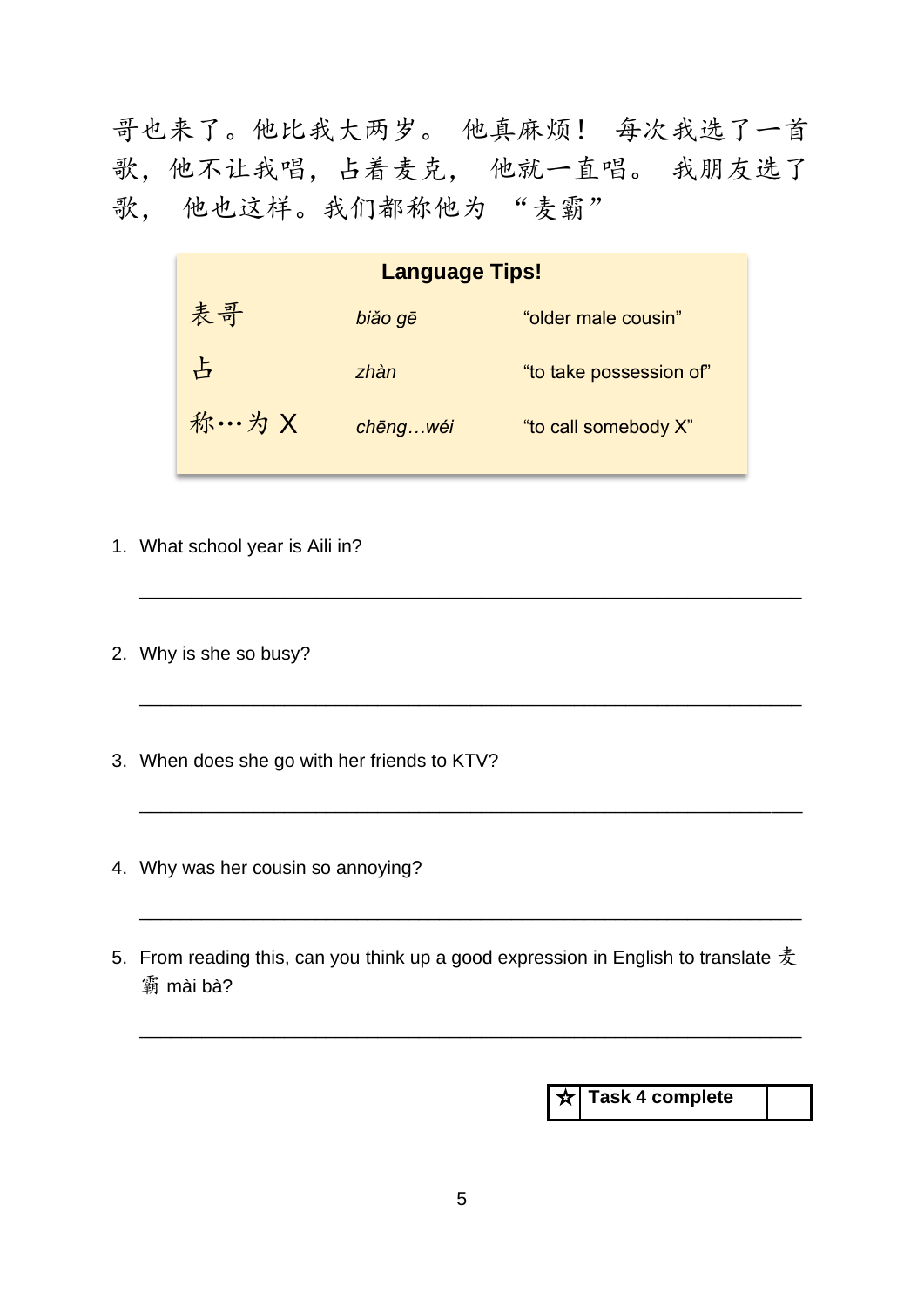## **Task 5: Getting some practice using** 再 **zài**

The character 再 *zài* is probably one of the first you ever learnt as it's in the word for "goodbye", 再见 (*zài jiàn*)! You might also know how to say "Please repeat it" – 请 再说一遍 (*Qǐng zài shūo yī biàn*). And 再 is also very useful in KTV:

| <b>Language Tips!</b>                  |           |
|----------------------------------------|-----------|
| 再唱一遍 zài chàng yībiàn "Sing it again!" |           |
| 再来一次 zài lái yīcì                      | "Encore!" |

The key thing to remember is:

- $\overline{F}$  goes before the verb because it's a 'time when' adverb.
- $\overline{a}$  means 'again' and is used about something that has already happened and will happen again.

Here are five sentences using 再. The English translation is given first, then the jumbled sentence in Chinese. Write the characters in the correct order.

| <b>English</b>                                  | <b>Jumbled sentence</b> | <b>Correct order</b> |
|-------------------------------------------------|-------------------------|----------------------|
| Let's go to the<br>cinema again!                | 院电我去吧们再影                |                      |
| I'm full, I can't eat<br>anymore                | 吃了包吃我了再能不               |                      |
| I want to go to<br>France again                 | 法我想国法再                  |                      |
| He isn't home,<br>please come again<br>tomorrow | 来明再天他家请不在               |                      |
| The teacher told me<br>to write it again        | 再一次老叫我师写                |                      |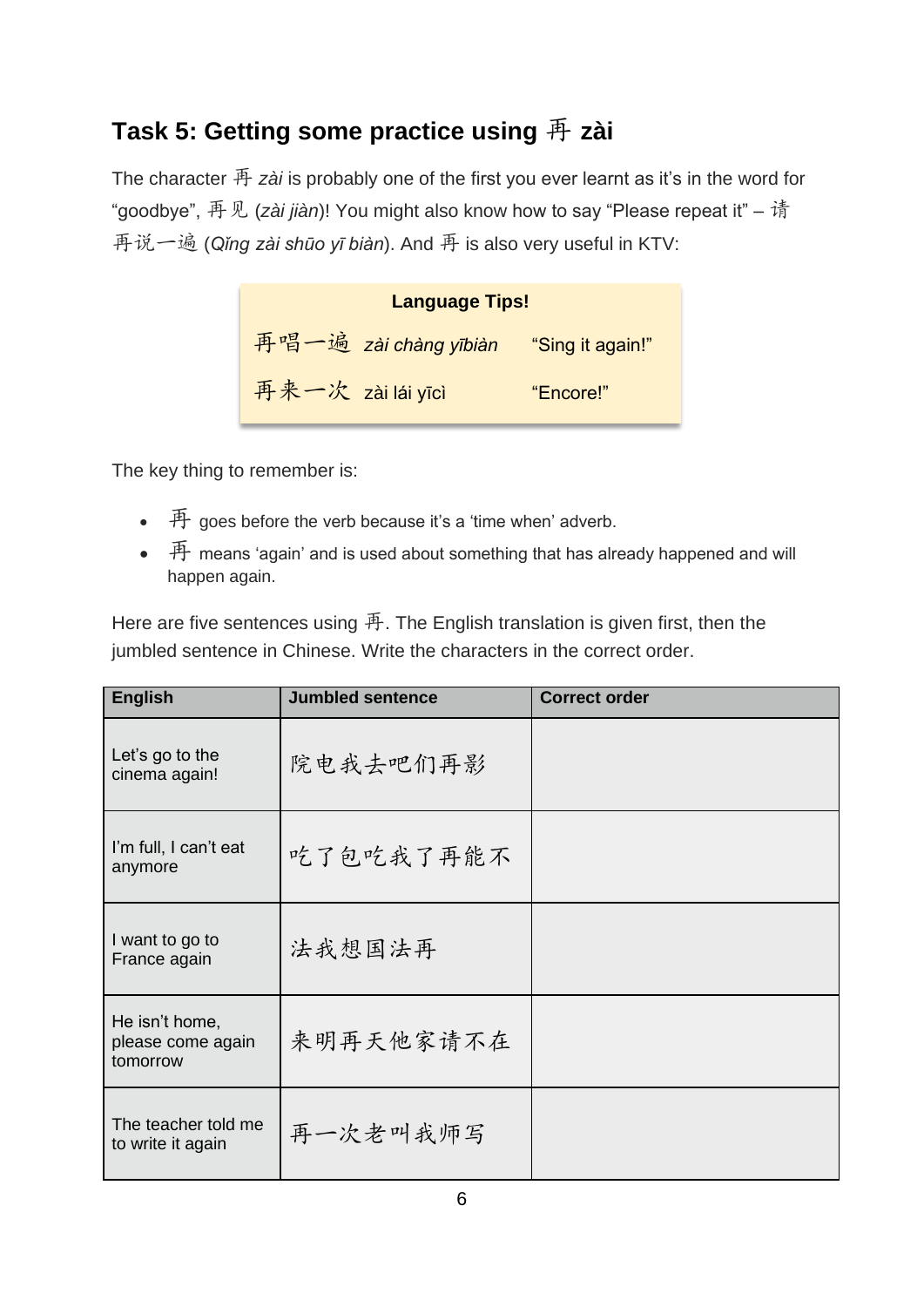You'll also have come across another word meaning "again": 又 *yòu*

他昨天来了, 今天又来了

#### *tā zuó tiān lái le, jīn tiān yòu lái* "He came yesterday, he came again today."

If you're not sure if you should use  $\overline{A}$  or  $\overline{X}$  yòu, ask yourself whether it's in the future  $(\overline{A})$  or in the past  $(\overline{X})$ .

Here's an example of a sentence where both are used:

我昨天又吃面条, 明天不要再吃

*wǒ zuó tiān yòu chī miàn tiáo, míng tiān bù yào zài chī*

"I ate noodles again yesterday, I don't want to eat them again tomorrow"

Have a look at these sentences. If you were translating them into Chinese would you use *zài* or *yòu*? (tick the correct box)

|                                               | zài) |  |
|-----------------------------------------------|------|--|
| Let's go and see that movie again.            |      |  |
| I went to that movie again last week.         |      |  |
| We went to that KTV lounge again yesterday    |      |  |
| I'm definitely going to that KTV place again. |      |  |

**Task 5 complete**

#### **Task 6: Taking a closer look at the character** 乐

#### **Task 6a**

When you first learnt the Chinese word for 'music' 音乐 *yīn yùe*, you were probably glad the character  $\mathfrak K$  was an easy one to write. But then you may have been confused because it was the same character as 乐 *lè* in 快乐 *kuài lè*, "happy". Your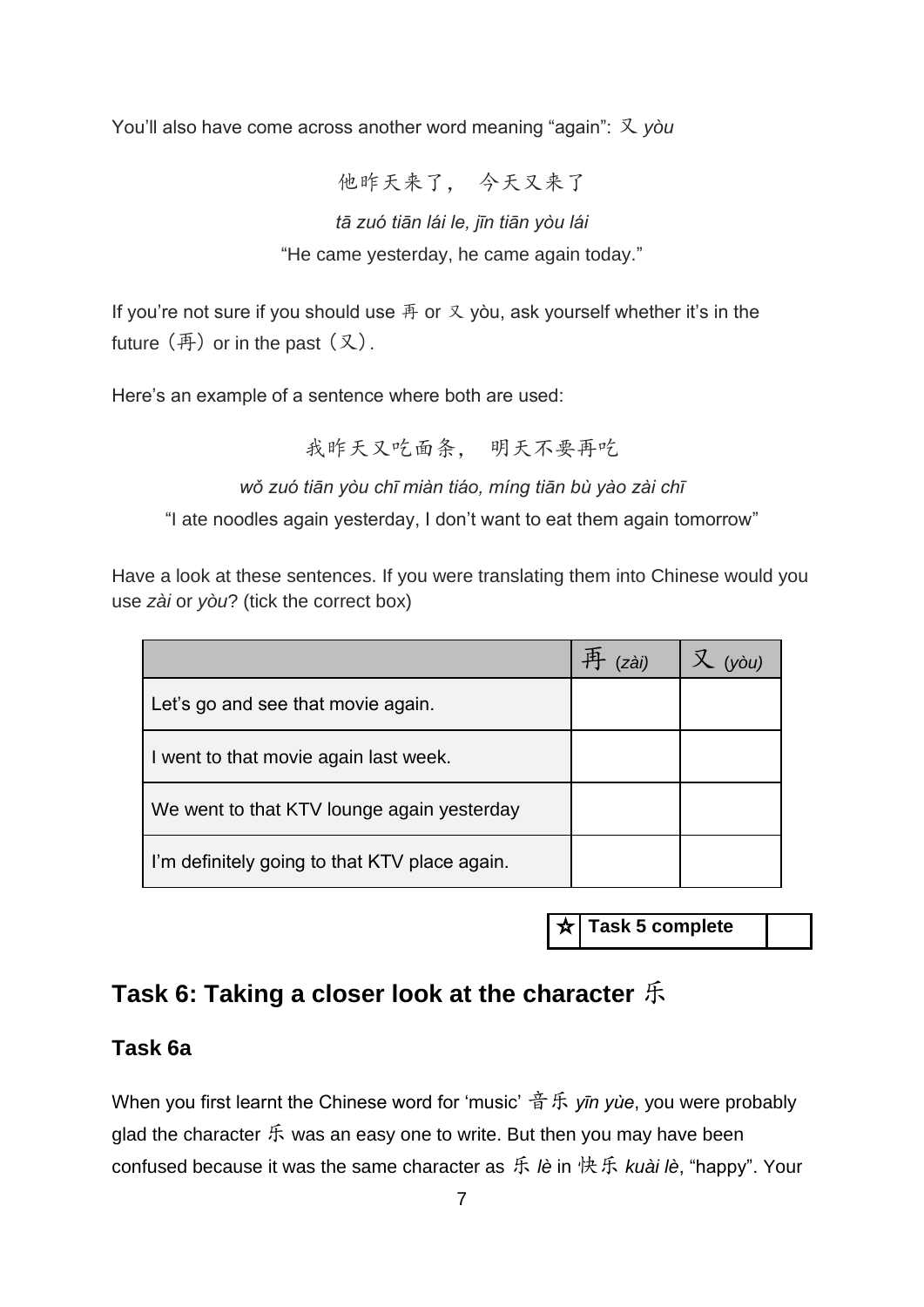teacher probably explained that there are a few characters that can be pronounced in more than one way. These are called 多音字 *duō yīn zì*, "many sounds characters". Here are two others you are probably familiar with. Write the two different ways these can be pronounced in the table below:

| <b>Character</b> | Pinyin 1 | Pinyin 2 |
|------------------|----------|----------|
| 乐                | yùe      | lè       |
| 行                |          |          |
|                  |          |          |

The following sentences have examples of these different pronunciations. Translate them into English.

\_\_\_\_\_\_\_\_\_\_\_\_\_\_\_\_\_\_\_\_\_\_\_\_\_\_\_\_\_\_\_\_\_\_\_\_\_\_\_\_\_\_\_\_\_\_\_\_\_\_\_\_\_\_\_\_\_\_\_\_\_\_\_\_

\_\_\_\_\_\_\_\_\_\_\_\_\_\_\_\_\_\_\_\_\_\_\_\_\_\_\_\_\_\_\_\_\_\_\_\_\_\_\_\_\_\_\_\_\_\_\_\_\_\_\_\_\_\_\_\_\_\_\_\_\_\_\_\_

\_\_\_\_\_\_\_\_\_\_\_\_\_\_\_\_\_\_\_\_\_\_\_\_\_\_\_\_\_\_\_\_\_\_\_\_\_\_\_\_\_\_\_\_\_\_\_\_\_\_\_\_\_\_\_\_\_\_\_\_\_\_\_\_

\_\_\_\_\_\_\_\_\_\_\_\_\_\_\_\_\_\_\_\_\_\_\_\_\_\_\_\_\_\_\_\_\_\_\_\_\_\_\_\_\_\_\_\_\_\_\_\_\_\_\_\_\_\_\_\_\_\_\_\_\_\_\_\_

- 1. 银行再市中心
- 2. 中国人喜欢在欧洲旅行
- 3. 她有长头发
- 4. 他长得很瘦

Do you know what the English word 'etymology' means? If you don't, look it up in a dictionary. Write the English definition here:

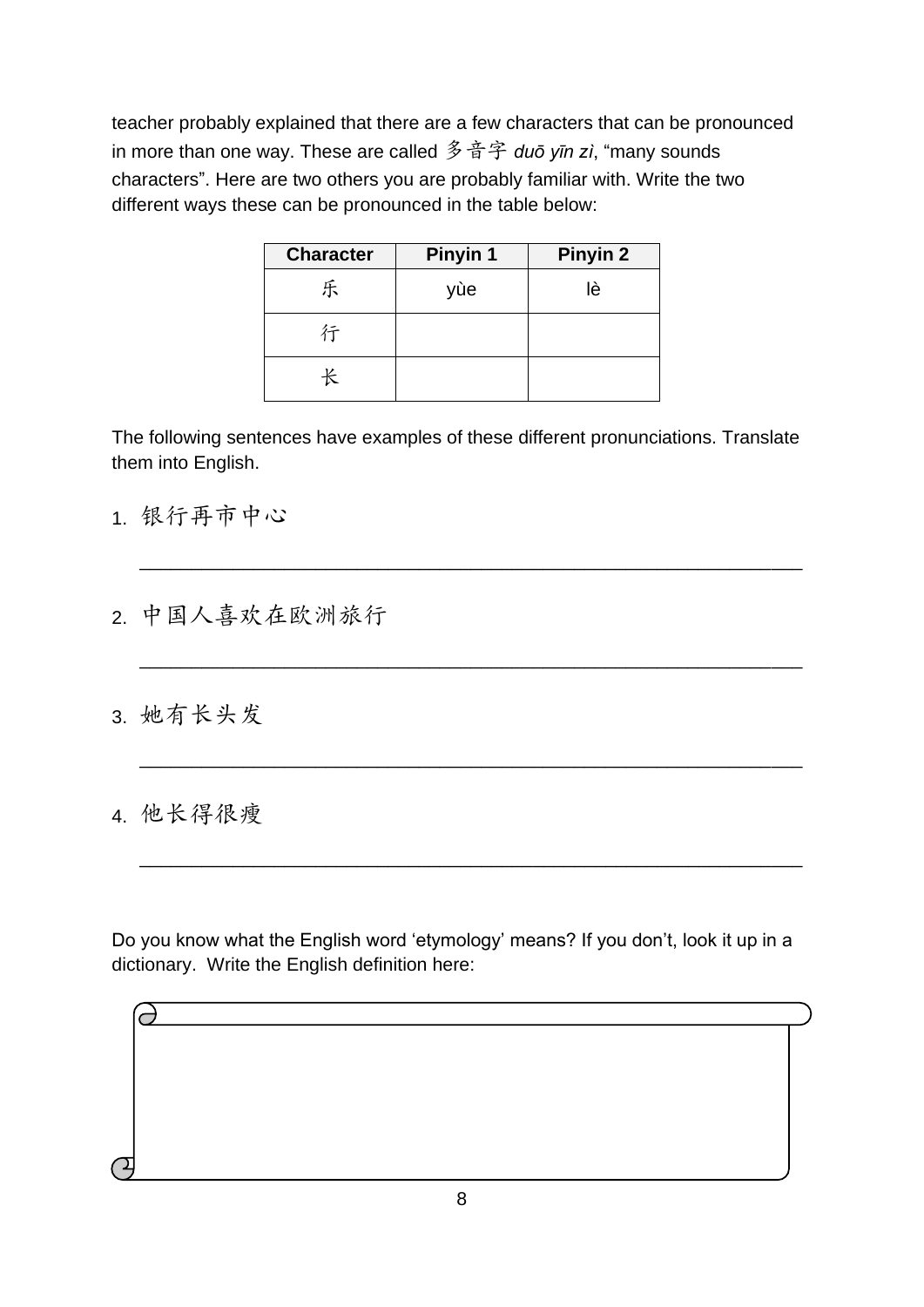The 'etymology' of Chinese characters is an endlessly fascinating subject. Finding out what the character looked like when it first appeared on oracle bones or bronzes

can also help with learning a character. For example, you may have learnt the 'grain' radical  $*$  as in  $*$   $*$  "rice" and  $\mathcal{L}$ 糕 "cake". If you research its origins, you will see that it originally looked like this:



Rice grows in a paddy field in water, if you look carefully you will notice that the character looked like a plant with its reflection in water.

The character  $\mathfrak K$  meaning 'music' or 'joy' looks like this in traditional characters:



Notice the two 'silk' radicals at the top and the 'wood' radical at the base. Here are some very early versions of this character:



Scholars aren't sure what the original picture meant. Was it the strings (silk) on a wooden zither or was it the music of birds in a tree? Whatever the right answer, it certainly looks like someone joyfully playing or dancing to music.

One of the best websites for researching the origins of characters is this one started by an American scholar and which now has over 31,000 characters!



<http://bit.ly/MEPHanzi>

Simply type in a Chinese character and it will show you all the early forms of that character that have been discovered so far.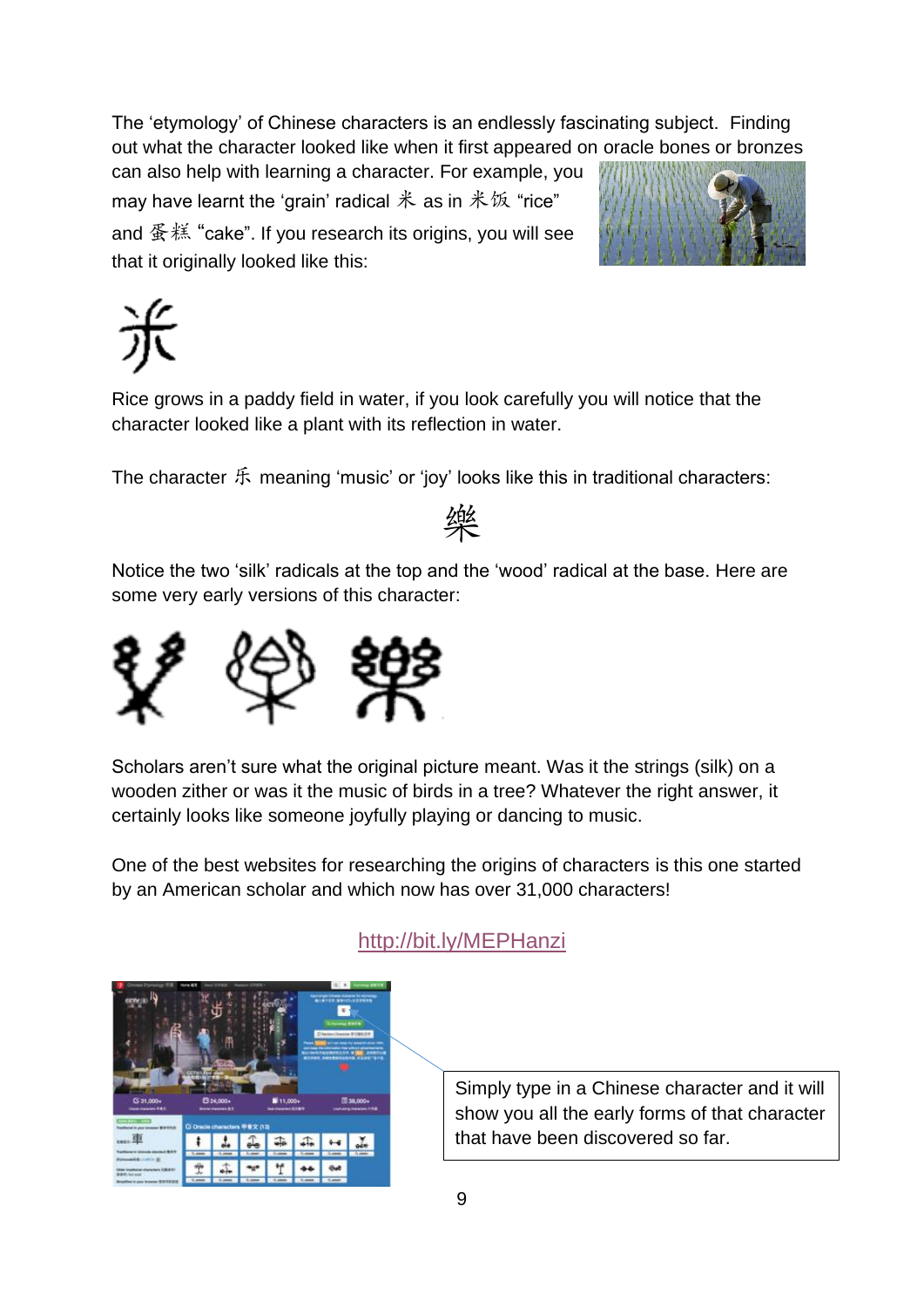#### **Task 6b**

Choose 5 of your favourite Chinese characters – they could be ones you like the shape of, or that you like the meaning of ('cat', perhaps, or something abstract like 'love'). Type them into the website page and draw any three early versions of the character.

| <b>What the</b><br>character looks<br>like now | Early versions of the character |  |
|------------------------------------------------|---------------------------------|--|
| 乐                                              |                                 |  |
|                                                |                                 |  |
|                                                |                                 |  |
|                                                |                                 |  |
|                                                |                                 |  |
|                                                |                                 |  |

| $\star$ Task 6 complete |
|-------------------------|
|                         |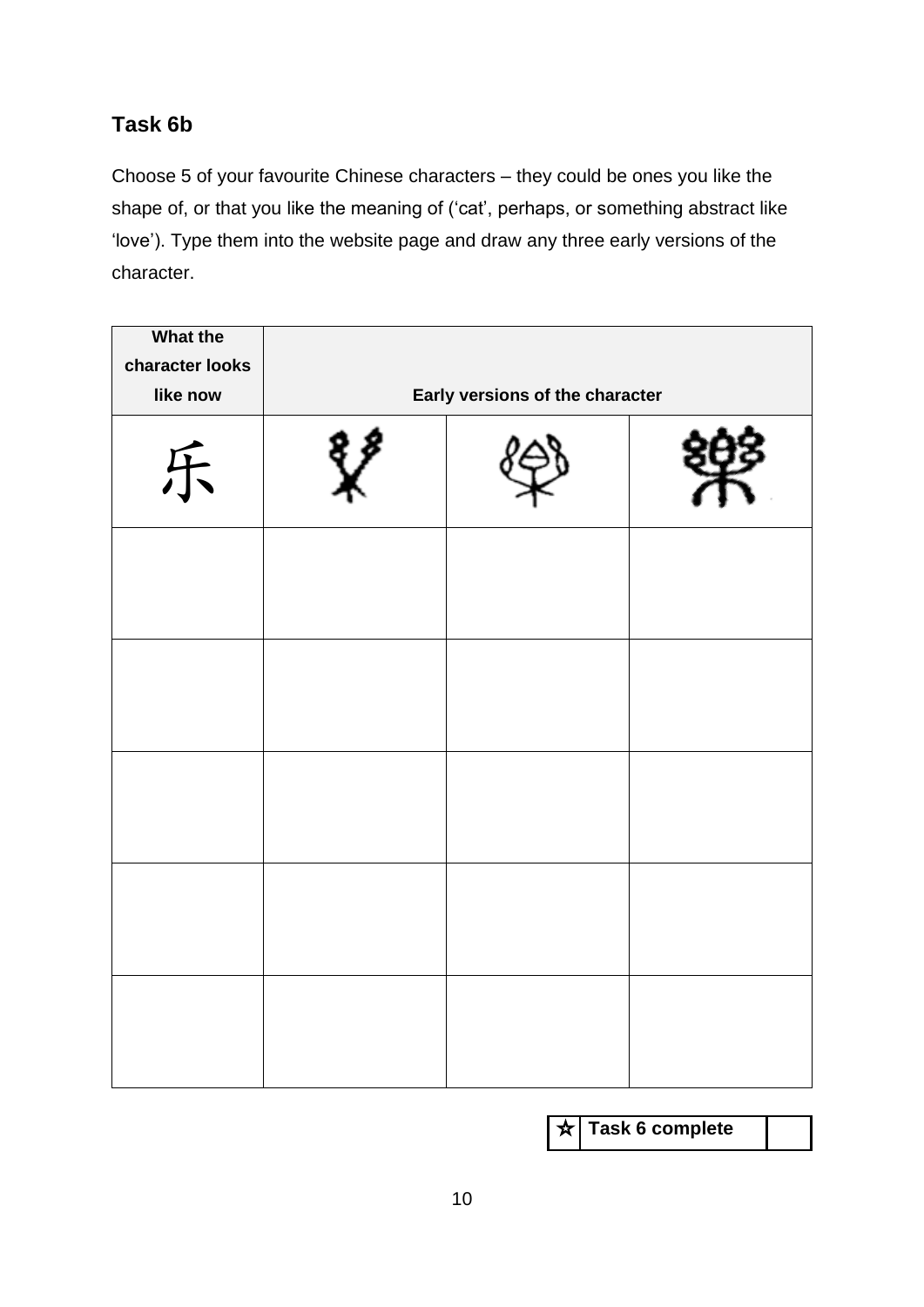## **Task 7: A mobile KTV van!**

Just like you can use your phone to order takeaway meals, now in Chengdu you can order a KTV van! In this article from the website The Chairman's Bao, you'll find out how the citizens of Chengdu have KTV just one click away from their house. Click on the link below and take the following steps to ensure that you get the most out of this important learning resource.

Tick each step as you complete it on the table below. Remember, **repetition, repetition, repetition** is a key trick for successful language learners. ou'll listen to the short audio five times (don't worry it's only one minute and seven seconds long!) *but don't skimp on it*!

#### <http://bit.ly/TCBMobileKTV>

| <b>Tasks</b>                                                                                                                                                                                                                  |  |
|-------------------------------------------------------------------------------------------------------------------------------------------------------------------------------------------------------------------------------|--|
| Listen to the audio without looking at the text. Jot down in pinyin any words you<br>recognize in the scroll on the next page.                                                                                                |  |
| Listen to the audio again while reading the text                                                                                                                                                                              |  |
| Listen to it <b>again</b> while reading the text                                                                                                                                                                              |  |
| Hover your mouse over the words you don't know, the website will give you the<br>translation                                                                                                                                  |  |
| Listen to it again while reading the text                                                                                                                                                                                     |  |
| Click on the small green scholar's hat at the top left hand corner of the picture.<br>This will take you to some matching and missing word exercises. Do these<br>exercises.                                                  |  |
| Choose five Chinese characters that are new to you in this article. Click on<br>each character. This will take you to the Stroke Order and Writing Tool. Use<br>this to check and practice stroke order for those characters. |  |
| Listen to the audio one more time without reading the text. Enjoy how much<br>better you understand it now!                                                                                                                   |  |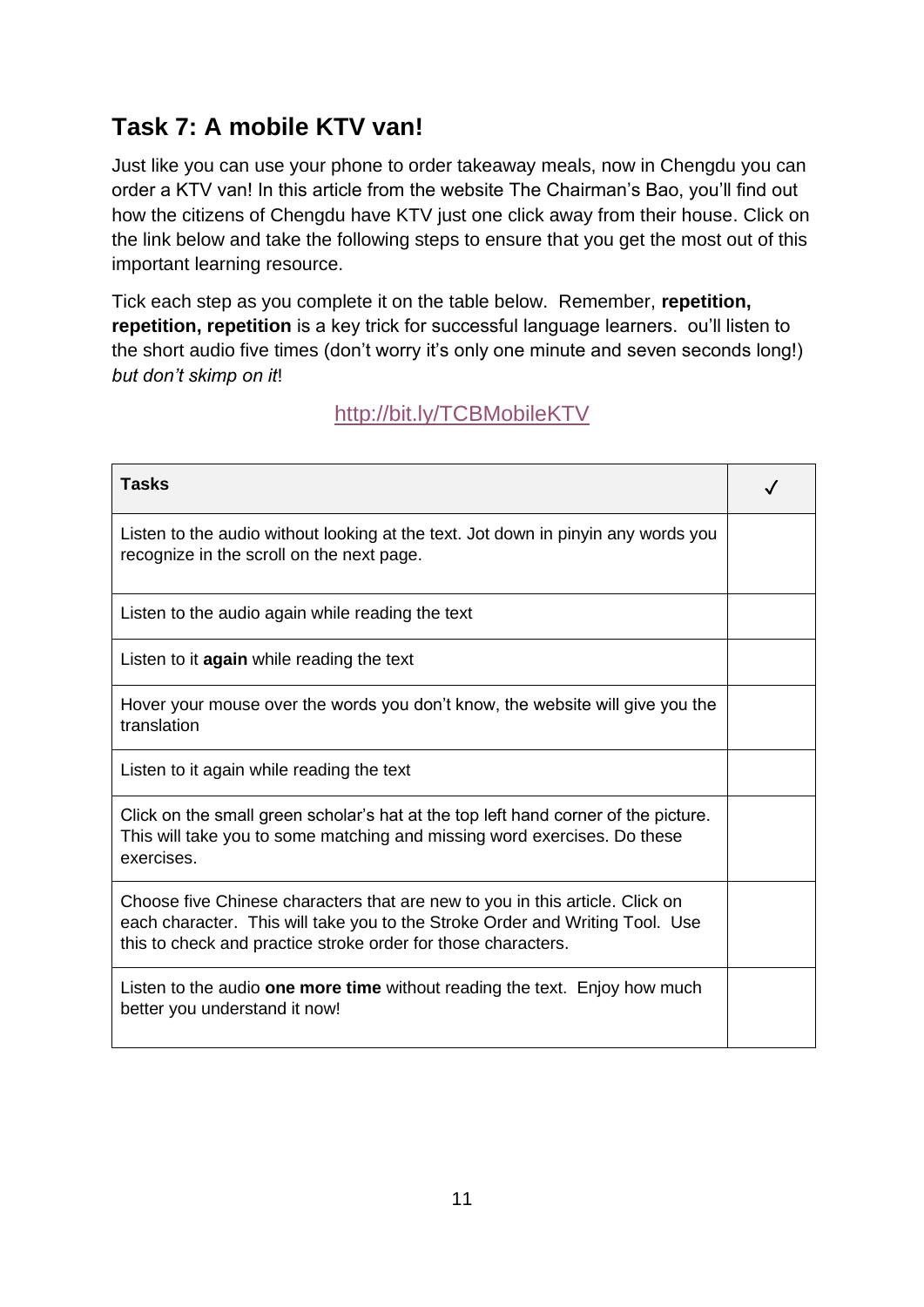

**Task 7 complete** ☆

#### **Task 8: The Chinese version of** *The Voice*

Many young singers aspiring to be stars practise their routines at KTV and dream of being discovered. Talent shows are very popular on Chinese TV and one of the top shows is *Sing! China* (中国好声音 *zhōngguó hǎo shēngyīn*), with a format very like *The Voice*.

Here's a clip of a young busker trying his luck before the judges: (watch between 16.39 and 29.09 on the Youtube link below)

<http://bit.ly/SingBusker>

The judges are very famous stars in China – you can find more about them on Wikipedia.

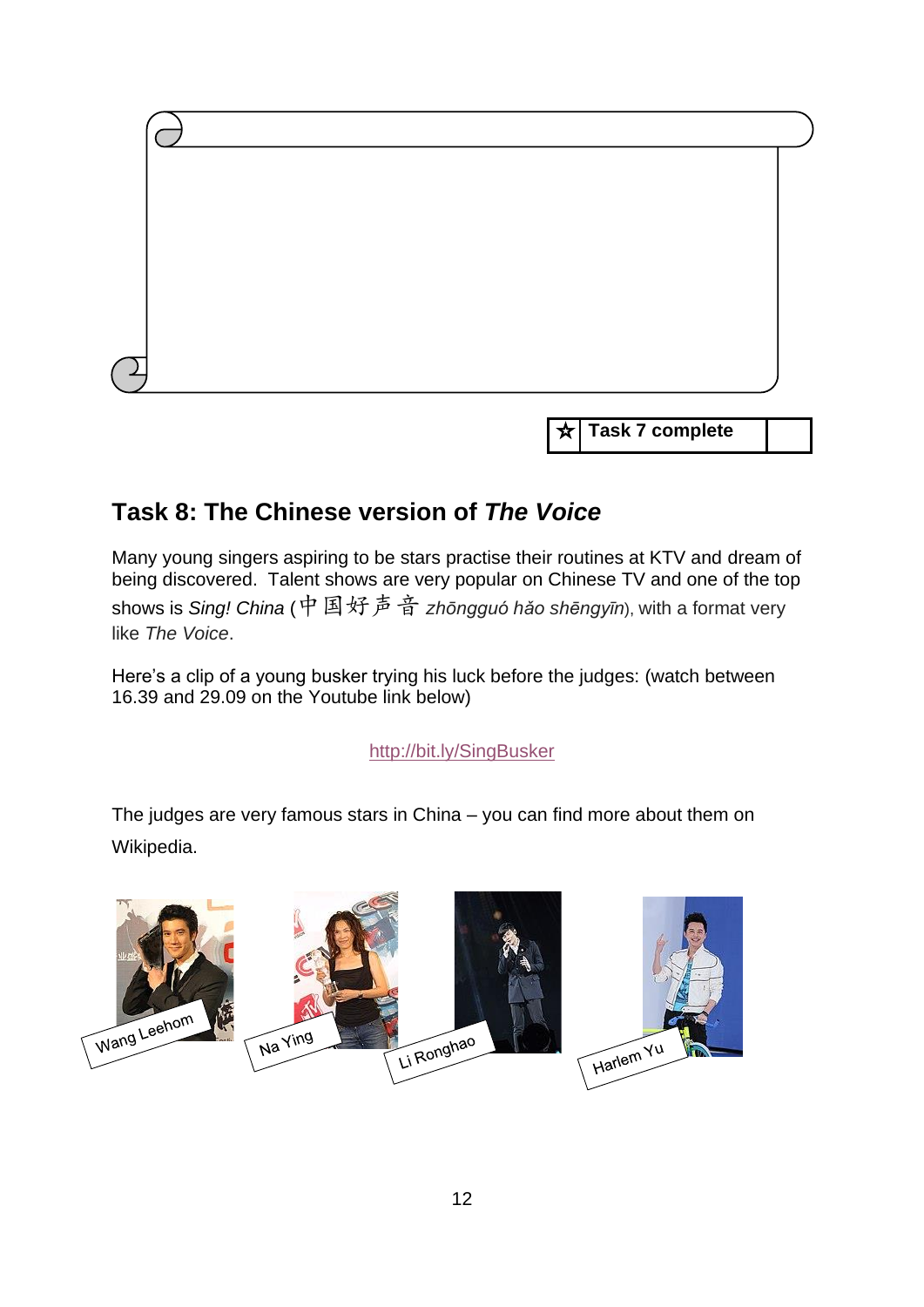Enjoy the performance, look out for any words you recognize in the song (Chinese TV always has Chinese character subtitles so that people who speak different dialects can understand). Then answer the following questions:

| 1. What is the young singer's name*?                                                                |
|-----------------------------------------------------------------------------------------------------|
| 2. How old is he?*                                                                                  |
| 3. Which two judges choose him?                                                                     |
| 4. Which judge does he then choose?                                                                 |
| *If you don't catch his name and age when he introduces himself, you'll see that information to the |

*right of the screen while he's singing.*

**Task 8 complete**

## **Task 9: Your own Playlist** 歌单 **gē dān**

Western music also has a huge fan base in China, and it doesn't take long for global hits to be translated into Chinese and performed by Chinese singers. It's easy to find examples on YouTube, just type in the English name of the song and performer and then type "Chinese version" or 中文版 *zhōng wén bǎn*.

List your current five favourite songs on the table on the next page and then find out the title in Chinese: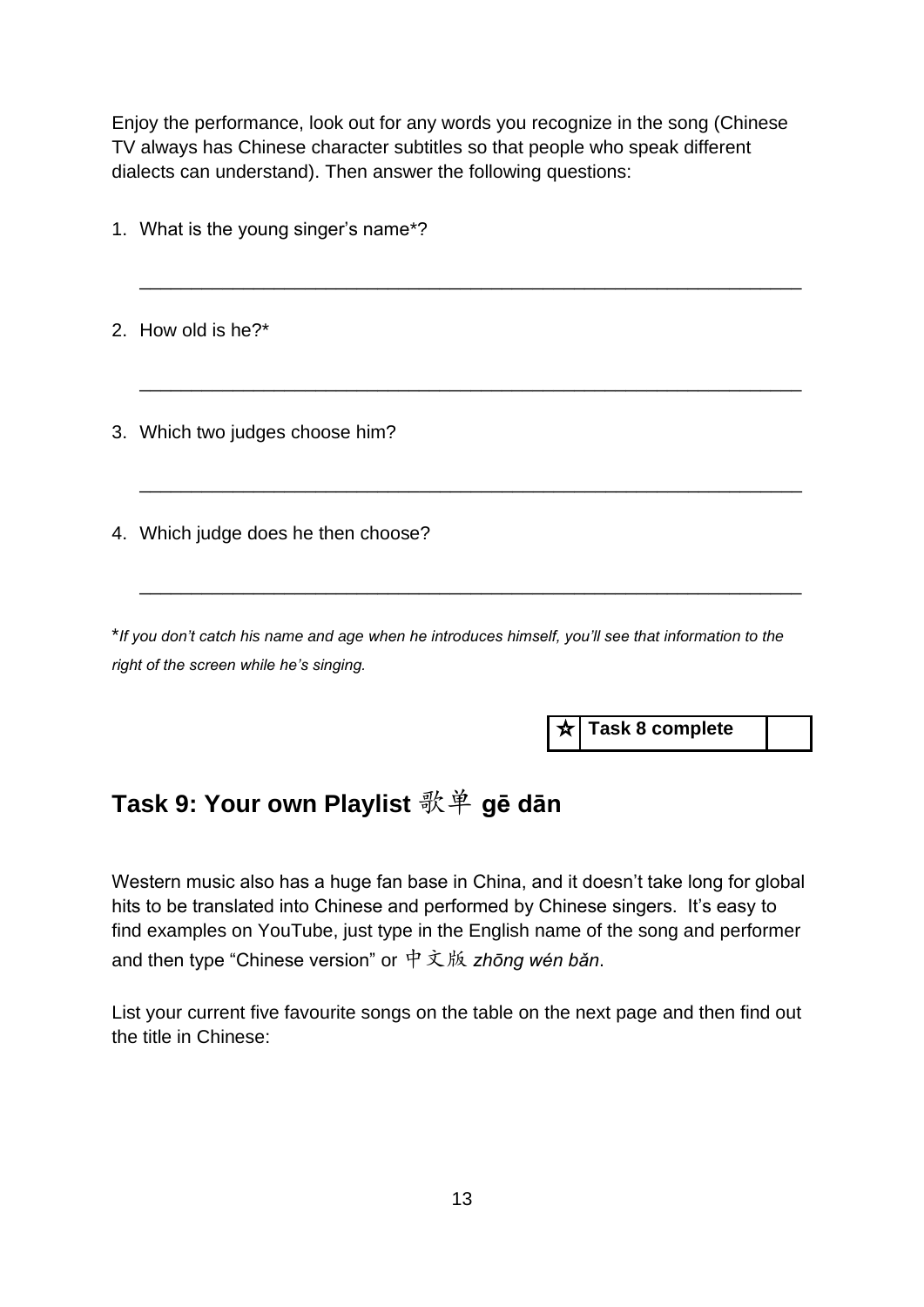| 我的歌单                         |                              |  |  |
|------------------------------|------------------------------|--|--|
| Title of the song in English | Chinese version of the title |  |  |
|                              |                              |  |  |
|                              |                              |  |  |
|                              |                              |  |  |
|                              |                              |  |  |
|                              |                              |  |  |

Now see if you can find a version of one of your favourite songs performed by a Chinese singer **in Mandarin**. Challenge yourself to learn the chorus and sing along. Singing in another language is a great way to improve your fluency and pronunciation, so don't be shy!

If you can't find a version of a song you like, try this hit from Taiwanese star Eric Chou released in early 2019. The title is 怎么了? (*zěnme le?*) - "What's Wrong?"

#### <http://bit.ly/ZenmeLe>

It's a song with lots of familiar vocabulary so you may find yourself able to sing along after only a few listens. (The video is filmed in England, on the White Cliffs of Dover!). The lyrics with the translation can be found here:

<https://www.youtube.com/watch?v=8YSXJwPuNsI>

Just imagine how this will impress your friends at a KTV party!

**Task 9 complete**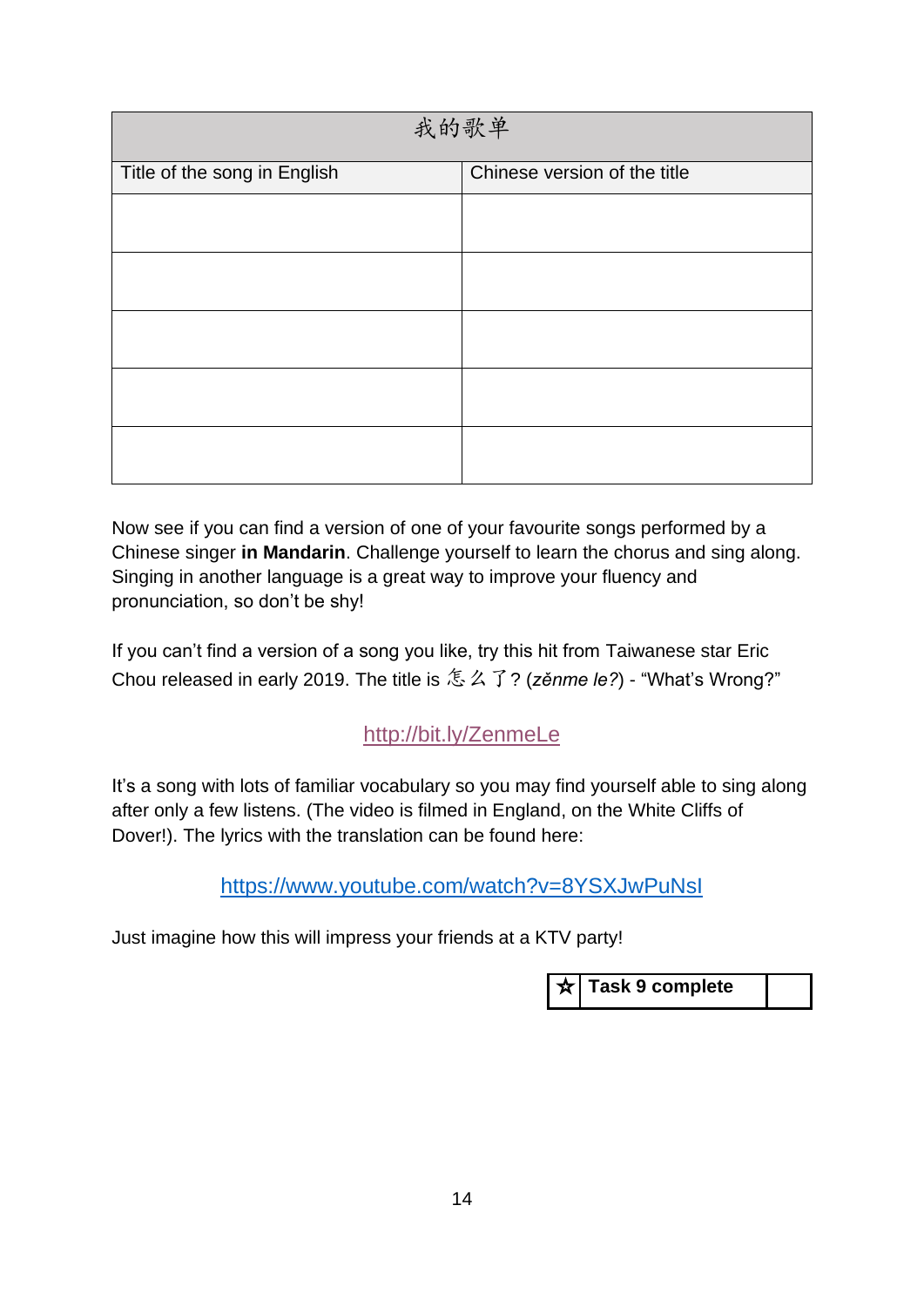# **Task 10: Reviewing this project**

Which tasks in this project did you find most interesting and why? Which tasks were the hardest? Which task did you not enjoy doing and why?

Complete the following three sentences **in Chinese characters**. You'll find some useful vocabulary in the box below:

|  | 1. 我觉得最有意思的练习是 task number 因为 |  |
|--|-------------------------------|--|
|  |                               |  |
|  | 2. 我觉得最难的练习是 task number 因为   |  |
|  |                               |  |
|  |                               |  |
|  |                               |  |

………………………………………………………..

| <b>Language Tips!</b> |           |                 |  |  |
|-----------------------|-----------|-----------------|--|--|
| 练习                    | liàn xí   | "task/exercise" |  |  |
| 难                     | nán       | "difficult"     |  |  |
| 有意思                   | yŏu yì si | "interesting"   |  |  |
| 没意思                   | méi yì si | "boring"        |  |  |